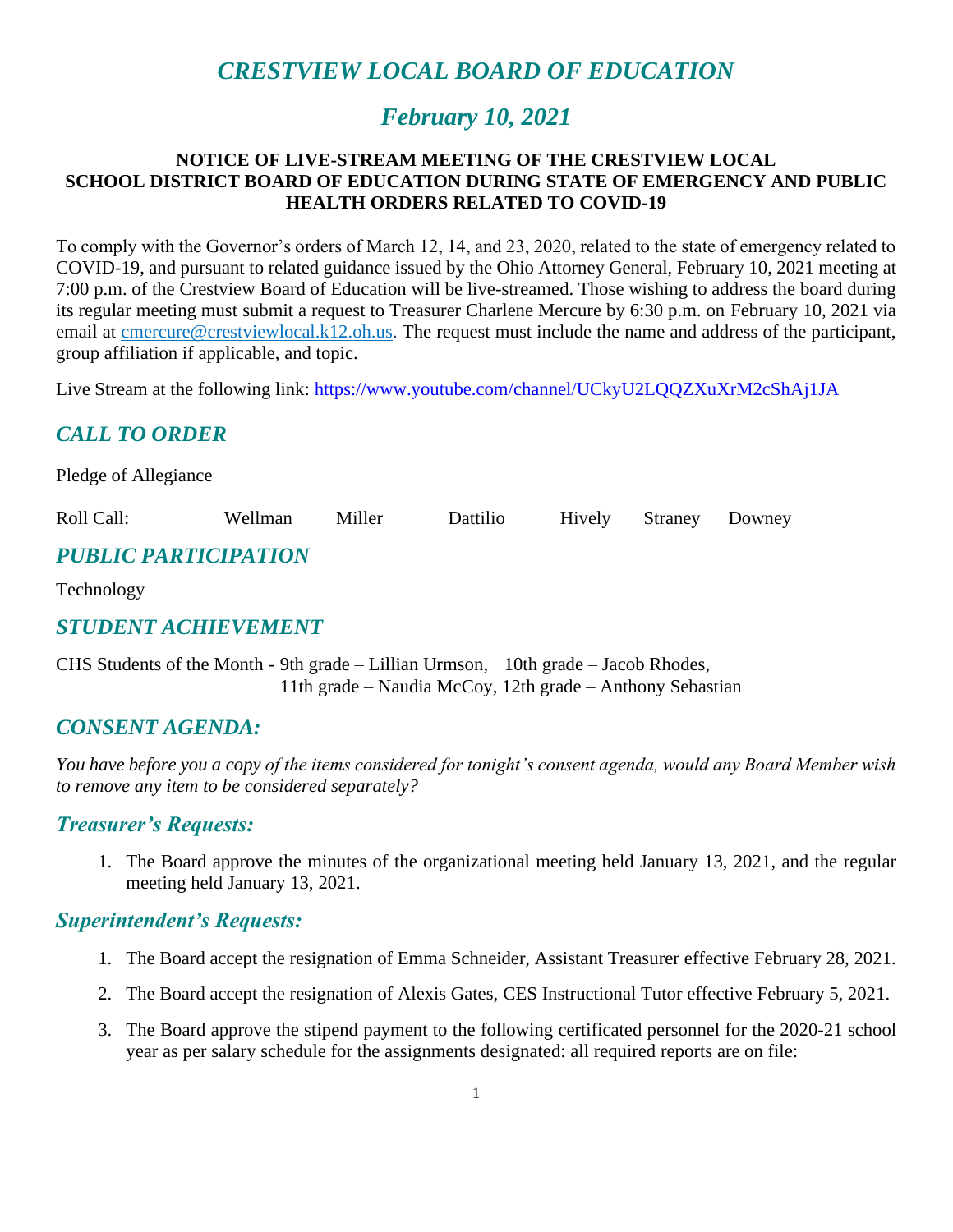|                      | Cooperating Teacher Supervision of student teacher |                    |                           |
|----------------------|----------------------------------------------------|--------------------|---------------------------|
| <b>Brady Amerson</b> | Eric Bable                                         | <b>Tobin Bacon</b> | <b>Ashley Bartholomew</b> |
| Katie Beebout        | Jill Colaneri                                      | Benjamin Corll     | Katie Ervin               |
| Sarah Finch          | Kara Headland                                      | Nicole Kramer      | Grady Long                |
| David MacKay         | <b>Scott Mealy</b>                                 | Herman Miller      | <b>Tiffany Noling</b>     |
| David Rose           | <b>Stephanie Stewart</b>                           | Gregory Woolman    |                           |

4. The Board approve the following nonteaching personnel to be granted a one (1) year limited contract basis for the remainder of the 2020-21 school year, according to the salary schedule; as recommended by Matthew T. Manley, Superintendent, all required reports on file:

Tyra Reed - CHS Cafeteria Cashier (Effective 2/10/2021)

5. The Board grant supplemental contract to the following licensed personnel for the 2020-21 and 2021- 22 school years as per salary schedule for the assignment designated; all required reports are on file:

Kory Whitacre – CHS Varsity Head Baseball Coach

 6. The Board grant supplemental contracts to the following licensed personnel for the 2020-21 as per salary schedule for the assignment designated; all required reports are on file:

Matthew Evans - CHS Varsity Assistant Boys/Girls Track Coach Katie Beebout – CMS Yearbook Andrew Crawford – CHS Spring Musical Assistant

 7. The Board approve the following certificated personnel be placed on the approved substitute list for the 2020-21 school year, be granted a limited teaching contract, substitute basis only, according to salary schedule; all required reports are on file:

#### *High School, Middle School, & Elementary School* Moriah Gottschalk – Music (PK-12)

 8. The Board approve the pupil activity contracts to the following nonteaching personnel for the 2020-21 school year as per salary schedule for the assignment designated pursuant to O.R.C. 3313.53; all required reports are on file:

Corey Hill – CHS Varsity Assistant Baseball Coach Kasey Hudson – CMS Assistant Track Coach Tristan Reynolds – CHS Junior Varsity Baseball Coach Maurice Zohnd – Choreographer/Costume Designer

9. The Board approve the following as a non-paid volunteersfor the 2020-21 school year; all required reports are on file:

Timothy Vargo – CHS Volunteer Assistant Baseball Coach Haley Eskra – CHS Volunteer Softball Coach

## **END of CONSENT AGENDA**

Recommend the Board approve the consent agenda as presented:

|          | Moved by _____, second by _____ to approve consent agenda. Vote yes: |                           |  |
|----------|----------------------------------------------------------------------|---------------------------|--|
| Vote no: | Absent:                                                              | . Motion carried . Failed |  |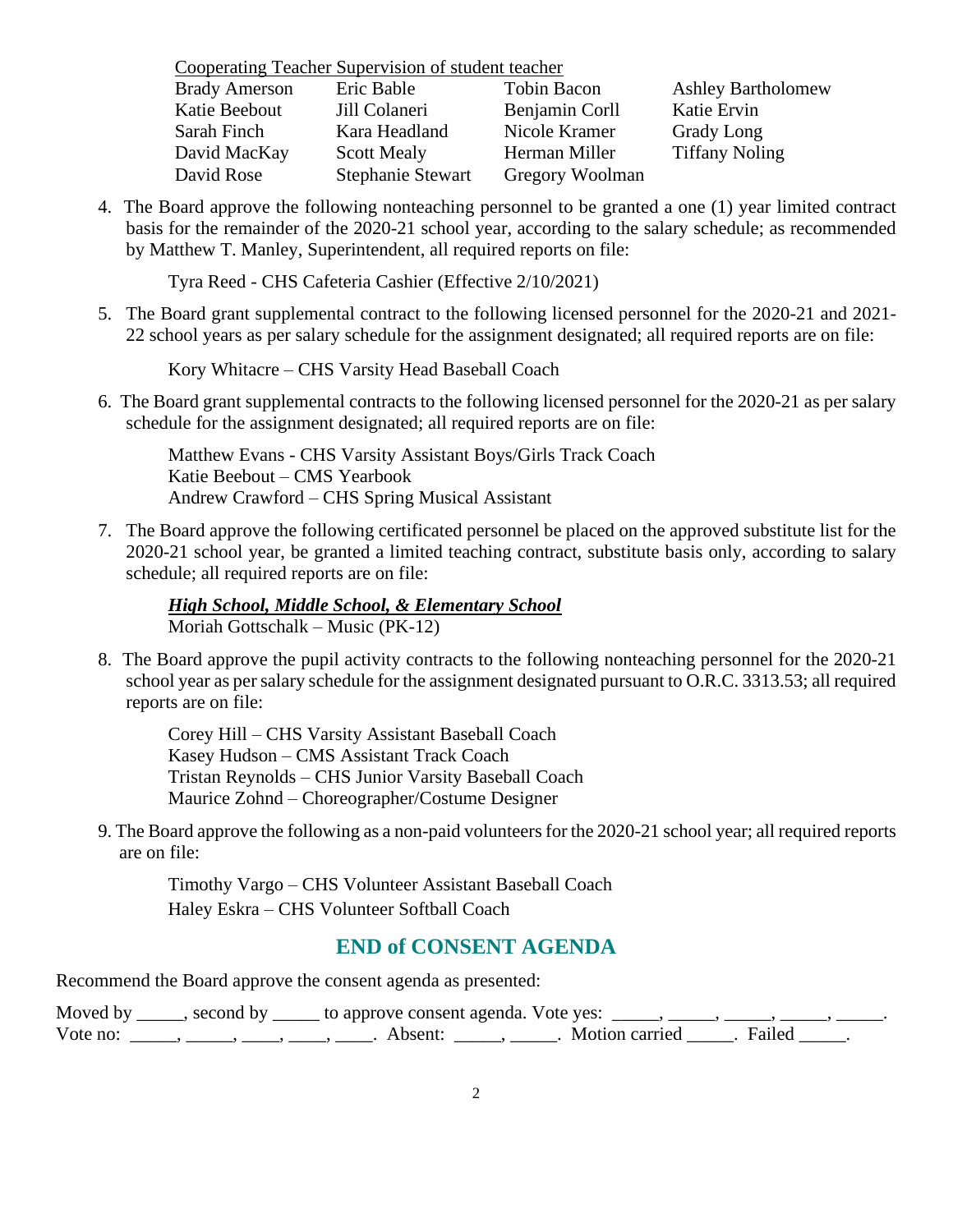## *Treasurer's Requests/Recommendations not included in Consent Agenda:*

| 1. Recommend: The Board approve financial reports and investments as prepared and presented.                                                                                                                                                                                                                                                                                                                                                                                                                                                                                                |
|---------------------------------------------------------------------------------------------------------------------------------------------------------------------------------------------------------------------------------------------------------------------------------------------------------------------------------------------------------------------------------------------------------------------------------------------------------------------------------------------------------------------------------------------------------------------------------------------|
| Moved by _____, second by _____. Vote yes: _____, _____, _____, _____, _____. Vote no: ____, ____,<br><u>_____, _____</u> , _______. Absent: ______, ______. Motion carried ______. Failed _____.                                                                                                                                                                                                                                                                                                                                                                                           |
| 2. Recommend: The Board approve the agreement for voice services for FY 2021-22 with ACCESS as per<br>attached.                                                                                                                                                                                                                                                                                                                                                                                                                                                                             |
| Moved by _____, second by _____. Vote yes: _____, _____, _____, _____, _____. Vote no: ____, ____,<br>$\frac{1}{1}, \frac{1}{1}, \frac{1}{1}, \frac{1}{1}, \frac{1}{1}, \frac{1}{1}, \frac{1}{1}, \frac{1}{1}, \frac{1}{1}, \frac{1}{1}, \frac{1}{1}, \frac{1}{1}, \frac{1}{1}, \frac{1}{1}, \frac{1}{1}, \frac{1}{1}, \frac{1}{1}, \frac{1}{1}, \frac{1}{1}, \frac{1}{1}, \frac{1}{1}, \frac{1}{1}, \frac{1}{1}, \frac{1}{1}, \frac{1}{1}, \frac{1}{1}, \frac{1}{1}, \frac{1}{1}, \frac{1}{1}, \frac{1}{1}, \frac{1}{1}, \frac{$                                                           |
| 3. Recommend: The Board approve agreement for Internet Access and Application services for FY 2021-<br>22 with ACCESS as per attached.                                                                                                                                                                                                                                                                                                                                                                                                                                                      |
| Moved by _____, second by _____. Vote yes: _____, _____, _____, _____, _____. Vote no: ____, _____,<br><u>_____, _____</u> , _______. Absent: ______, ______. Motion carried ______. Failed _____.                                                                                                                                                                                                                                                                                                                                                                                          |
| 4. Recommend: The Board accept donations from:                                                                                                                                                                                                                                                                                                                                                                                                                                                                                                                                              |
| a. Jay & Carrie Radman<br>\$76.94 to Turf Fund                                                                                                                                                                                                                                                                                                                                                                                                                                                                                                                                              |
| Moved by _____, second by _____. Vote yes: _____, _____, _____, _____, _____. Vote no: ____, _____,<br>$\frac{1}{1}, \frac{1}{1}, \frac{1}{1}, \frac{1}{1}, \frac{1}{1}, \frac{1}{1}, \frac{1}{1}, \frac{1}{1}, \frac{1}{1}, \frac{1}{1}, \frac{1}{1}, \frac{1}{1}, \frac{1}{1}, \frac{1}{1}, \frac{1}{1}, \frac{1}{1}, \frac{1}{1}, \frac{1}{1}, \frac{1}{1}, \frac{1}{1}, \frac{1}{1}, \frac{1}{1}, \frac{1}{1}, \frac{1}{1}, \frac{1}{1}, \frac{1}{1}, \frac{1}{1}, \frac{1}{1}, \frac{1}{1}, \frac{1}{1}, \frac{1}{1}, \frac{$<br>$\mathbf{D}_{\alpha}$ and $\mathbf{D}_{\alpha}$ ponta |

#### *Board Reports:*

| 1. Career Center Report | Mr. Wellman |
|-------------------------|-------------|
|-------------------------|-------------|

- 2. Student Achievement Liaison Report Mr. Hively<br>
3. Legislative Report Mr. Straney
- 3. Legislative Report Mr. Straney<br>
4. Student Board Member Report Miss Downey
- 4. Student Board Member Report

## *Board Committee Reports:*

| 1. Buildings & Grounds | Dr. Miller   |
|------------------------|--------------|
| 2. Athletic Council    | Mr. Dattilio |
| 3. Personnel           | Dr. Miller   |
| 4. Finance Audit       | Mr. Dattilio |
| 5. Policy              | Mr. Dattilio |
| 6. Communications      | Mr. Dattilio |
| 7. Insurance           | Dr. Miller   |
| 8. Business Advisory   | Mr. Hively   |

# *Administrative Reports:*

| 1. Elementary School | Mr. Pancake   |
|----------------------|---------------|
| 2. Middle School     | Mrs. Lemaster |
| 3. High School       | Mrs. Nappi    |
| 4. Special Education | Mrs. Gilbert  |
| 5. Athletic          | Mr. Cusick    |
| 6. Lunchroom         | Ms. Wilmes    |
| 7. Technology        | Mr. Miller    |
| 8. Transportation    | Mr. Burbick   |
| 9. Maintenance       | Mr. Radman    |
|                      |               |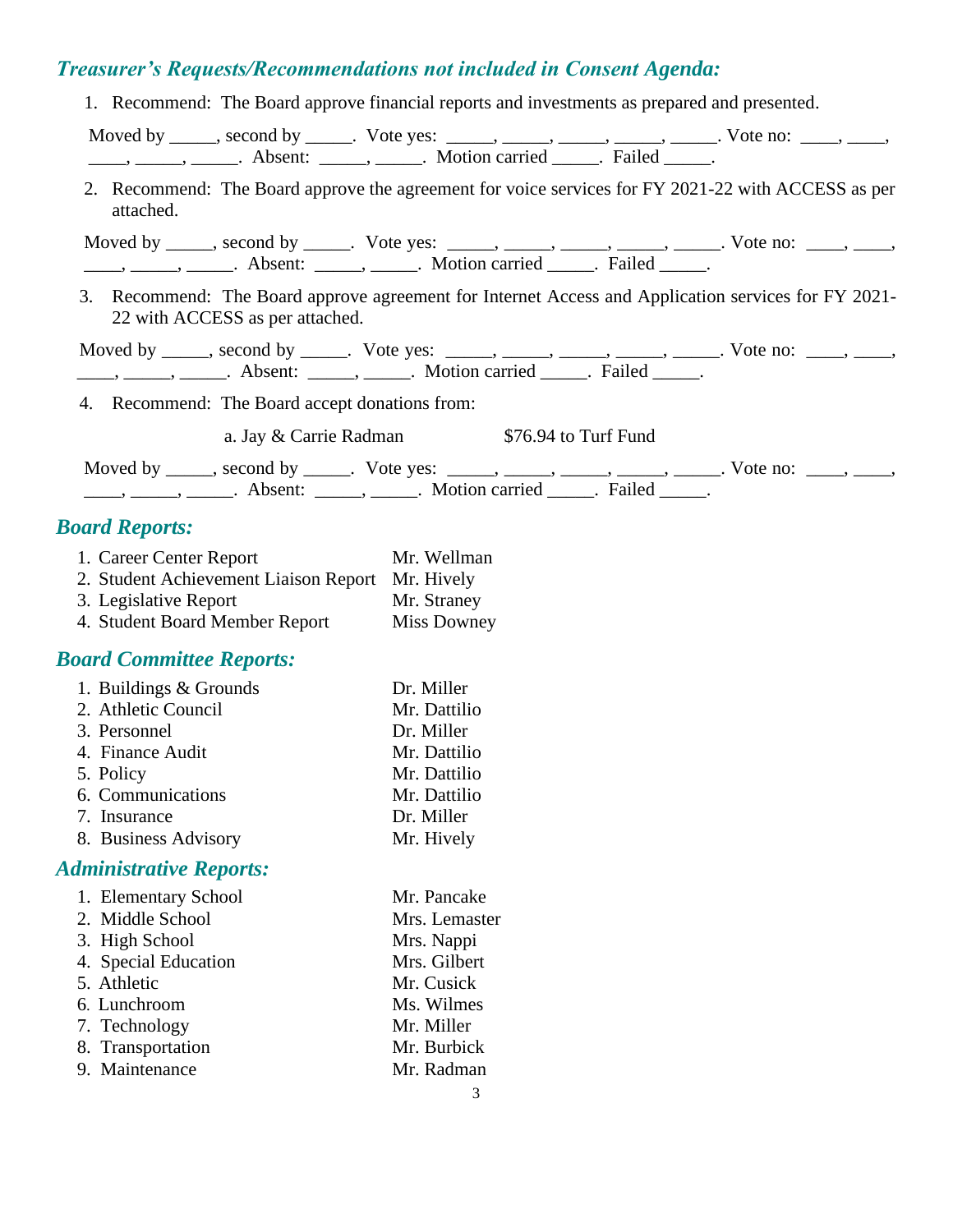#### **Superintendent's Report:** Mr. Manley

#### *Superintendent's Requests/Recommendations not included in Consent Agenda:*

1. Recommend: The Board approve Memorandum of Understanding #9 with CEA for the 2018-21 negotiated CEA agreement.

> This Memorandum of Understanding is entered into and effective as of this  $10<sup>th</sup>$  day of February 2021 by and between the Crestview Local Board of Education ("Board") and the Crestview Education Association ("Association").

The purpose of this Memorandum will be to amend Appendix C (p.40)-Supplemental Salary Index

APPENDIX C – SUPPLEMENTALS

Health Department Covid Coordinator

The Columbiana Health Department has employed our contracted school nurse with CEA to be representatives of the Health Department in addition to their school responsibilities. The one time supplemental is for work done on behalf of the Health Department and not part of their normal school duties. Each nurse will be paid a one time \$2,500.00 stipend for her work outside of the normal work day. The rest of the monies from the health department will go into supplies for the clinic. This is a one time supplemental only for the 2020-21 school year due to a grant from the Health Department.

| Moved by | second by | Vote yes:      | Vote no: |  |
|----------|-----------|----------------|----------|--|
|          | Absent:   | Motion carried | Failed   |  |

2. Recommend: The Board approve Memorandum of Understanding #5 with OAPSE Chapter #300 for the 2018-21 negotiated OAPSE agreement.

> This Memorandum of Understanding is entered into and effective as of this  $10<sup>th</sup>$  day of February 2021 by and between the Crestview Local Board of Education ("Board") and the OAPSE #300 ("Association").

The purpose of this Memorandum will be to add a new one-time nurse supplemental for the 2021 school year.

SUPPLEMENTAL (New)

E. Nurse Supplemental (New)

Health Department Covid Coordinator

The Columbiana Health Department has employed our contracted school nurse with OAPSE to be representatives of the Health Department in addition to their school responsibilities. The one time supplemental is for work done on behalf of the Health Department and not part of their normal school duties. Each nurse will be paid a one time \$2,500.00 stipend for her work outside of the normal work day. The rest of the monies from the health department will go into supplies for the clinic. This is a one-time supplemental only for the 2020-21 school year due to a grant from the Health Department.

| Moved by | second by | Vote yes:      | Vote no: |  |
|----------|-----------|----------------|----------|--|
|          | Absent:   | Motion carried | Failed   |  |

3. The Board authorize the Superintendent and Treasurer to advertise for ELPP Utility Infrastructure Project.

Moved by \_\_\_\_, second by \_\_\_\_\_. Vote yes: \_\_\_\_\_, \_\_\_\_\_, \_\_\_\_\_, \_\_\_\_\_, \_\_\_\_. Vote no: \_\_\_\_, \_\_\_\_, \_\_\_\_\_, \_\_\_\_\_\_, Absent: \_\_\_\_\_, \_\_\_\_\_. Motion carried \_\_\_\_\_. Failed \_\_\_\_\_.